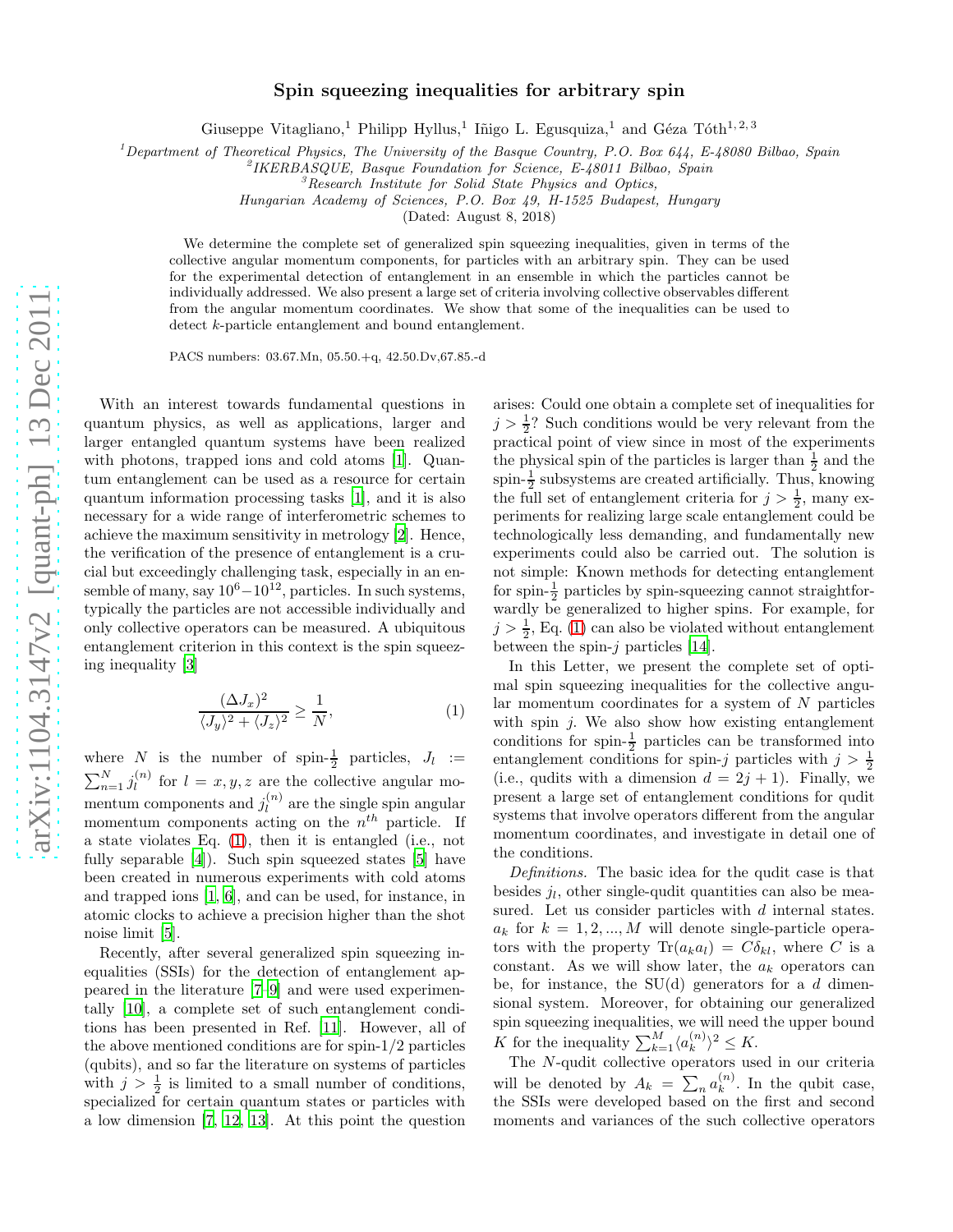[\[11\]](#page-3-9). For  $j > 1/2$ , we define the modified second moment

$$
\langle \tilde{A}_k^2 \rangle := \langle A_k^2 \rangle - \langle \sum_n (a_k^{(n)})^2 \rangle = \sum_{m \neq n} \langle a_k^{(n)} a_k^{(m)} \rangle \qquad (2)
$$

and the modified variance

$$
(\tilde{\Delta}A_k)^2 := (\Delta A_k)^2 - \langle \sum_n (a_k^{(n)})^2 \rangle.
$$
 (3)

In the following, the quantities Eq.  $(2)$  and Eq.  $(3)$  will be used instead of second moments and variances because otherwise it is not possible to obtain tight inequalities for separable states [\[13\]](#page-3-11).

SSIs for qudits. First, we present a general inequality from which the entanglement conditions for the different operator sets can be obtained.

Observation 1.—For separable states, i.e., for states that can be written as a mixture of product states [\[4\]](#page-3-3),

$$
(N-1)\sum_{k\in I} (\tilde{\Delta}A_k)^2 - \sum_{k\notin I} \langle \tilde{A}_k^2 \rangle \ge -N(N-1)K \qquad (4)
$$

holds, where each index set  $I \subseteq \{1, 2, ..., M\}$  defines one of the  $2^M$  inequalities. Note that  $I = \emptyset$  and  $I = \{1, 2, ..., M\}$  are among the possibilities. The proof can be found in the Appendix. It is remarkable that the bound on the right-hand side of Eq. [\(4\)](#page-4-3) is tight, independent of I, and independent of the particular choice of the  $a_k$  operators except for the value of K.

Equation [\(4\)](#page-4-3) is the basis for the entanglement conditions we present in Obs. 2 and 4.

Observation 2.—Optimal spin squeezing inequalities for qudits. For fully separable states of spin- $j$  particles, all the following inequalities are fulfilled

<span id="page-1-0"></span>
$$
\langle J_x^2 \rangle + \langle J_y^2 \rangle + \langle J_z^2 \rangle \le Nj(Nj+1), \tag{5a}
$$

$$
(\Delta J_x)^2 + (\Delta J_y)^2 + (\Delta J_z)^2 \ge Nj,
$$
 (5b)

$$
\langle \tilde{J}_k^2 \rangle + \langle \tilde{J}_l^2 \rangle - N(N-1)j^2 \le (N-1)(\tilde{\Delta}J_m)^2, \quad \text{(5c)}
$$

$$
(N-1)\left[ (\tilde{\Delta}J_k)^2 + (\tilde{\Delta}J_l)^2 \right] \ge \langle \tilde{J}_m^2 \rangle - N(N-1)j^2, (5d)
$$

where k, l, m take all possible permutations of x, y, z. Violation of any of the inequalities [\(5\)](#page-1-0) implies entanglement. The inequalities  $(5)$  are a full set for large N in the sense that it is not possible to add a new entanglement condition detecting other states based on  $\langle J_k \rangle$  and  $\langle \tilde{J}_k^2 \rangle$ .

*Proof.*—We applied Observation 1 with  ${a_k}$  =  ${j_x, j_y, j_z}$ ,  $K = j^2$  and used  $j_x^2 + j_y^2 + j_z^2 = j(j + 1)1$ [\[15,](#page-3-13) [16\]](#page-3-14). For  $j = \frac{1}{2}$ , the inequalities [\(5\)](#page-1-0) are identical to the optimal SSIs for qubits [\[11\]](#page-3-9). For this case, the completeness has already been shown [\[11\]](#page-3-9). That is, for all values of  $\langle J_k \rangle$  and  $\langle \tilde{J}_k^2 \rangle$  that fulfill Eqs. [\(5\)](#page-1-0) there is a corresponding separable state in the large N limit. Direct calculation shows that if a separable quantum state  $\varrho_{\rm sep, \frac{1}{2}} = \sum_m p_m \rho_m^{(1)} \otimes \rho_m^{(2)} \otimes ... \otimes \rho_m^{(N)},$ where  $\rho_m^{(n)}$  are single-qubit pure states, saturates one

of the inequalities Eqs. [\(5\)](#page-1-0) for  $j = \frac{1}{2}$ , then the state  $\varrho_{\text{sep},j} = \sum_m p_m \omega_m^{(1)} \otimes \omega_m^{(2)} \otimes ... \otimes \omega_m^{(N)},$  saturates the same inequality of Eqs.  $(5)$  for spin-j particles. Here,  $\omega_m^{(n)}$  are single-qudit pure-state density matrices such that  $\text{Tr}(\rho_m^{(n)}\sigma_l)j = \text{Tr}(\omega_m^{(n)}j_l)$ . For instance, if the first state is  $| + \frac{1}{2} \rangle_x$ , then the second one is  $| + j \rangle_x$ . Thus the proof of completeness of Ref. [\[11](#page-3-9)] can be extended to prove the completeness of the criteria Eqs.  $(5)$ .

Eq. [\(5a\)](#page-1-0) is valid for all quantum states. States maximally violating Eq. [\(5b\)](#page-1-0) are angular momentum singlets, while for Eq.  $(5c)$ , for even N, they are symmetric Dicke states of the form  $\binom{N/2}{N}^{-\frac{1}{2}} \sum_{k} \mathcal{P}_k(|+j\rangle^{\otimes N/2} \otimes |-j\rangle^{\otimes N/2}),$ where  $P_k$  denotes all different permutations [\[17\]](#page-3-15).

It is also possible to obtain entanglement conditions for spin-j particles from criteria for qubit systems.

Observation 3.—Let us consider an inequality valid for N-qubit separable states of the form

$$
f(\{\langle J_l \rangle\}_{l=x,y,z}, \{\langle \tilde{J}_l^2 \rangle\}_{l=x,y,z}) \ge \text{const.},\tag{6}
$$

where  $f$  is a concave function of its variables. All of the generalized SSIs in the literature have this form. Then, the entanglement condition Eq. [\(6\)](#page-4-4) can be transformed to a criterion for a system of  $N$  spin- $j$  particles by the substitution

$$
\langle J_l \rangle \rightarrow \frac{1}{2j} \langle J_l \rangle, \quad \langle \tilde{J}_l^2 \rangle \rightarrow \frac{1}{4j^2} (\langle \tilde{J}_l^2 \rangle). \tag{7}
$$

*Proof.*— Let us consider product states of  $N$  spin- $j$  particles of the form  $\rho_j = \otimes_n \rho_j^{(n)}$ , and define the quantities  $r_l^{(n)} = \langle j_l^{(n)} \rangle$  $\binom{n}{l}/j$ . Then, the first and second moments can be rewritten as  $\langle J_l \rangle = j \sum_n r_l^{(n)}$  $\binom{n}{l}$  and  $\langle \tilde{J}_l^2 \rangle =$  $j^2 \sum_{m \neq n} r_l^{(n)}$  $\binom{n}{l}r_{l}^{(m)}$  $\binom{m}{l}$ . The only constraint for the physically allowed values for  $r_l^{(n)}$  $\left|\vec{r}^{(n)}\right| \leq 1$  for all j. Hence, for an arbitrary function  $f$ ,

$$
\min_{\varrho_j} f\left(\frac{1}{2j}\langle J_l \rangle_{\varrho_j}\right)_{l=x,y,z}, \frac{1}{4j^2}\langle \tilde{J}_l^2 \rangle_{\varrho_j}\}_{l=x,y,z})
$$
\n
$$
= \min_{\varrho_{1/2}} f\left(\frac{1}{\langle J_l \rangle_{\varrho_{1/2}}}\right)_{l=x,y,z}, \frac{1}{\langle \tilde{J}_l^2 \rangle_{\varrho_{1/2}}}\}_{l=x,y,z}.
$$

If  $f$  is a concave function of its variables then we have the same minimum for separable states.  $\Box$ 

Using Observation 3, for instance, the standard spinsqueezing inequality Eq.  $(1)$  from Ref. [\[3](#page-3-2)] becomes

$$
\frac{(\Delta J_x)^2}{\langle J_y \rangle^2 + \langle J_z \rangle^2} + \frac{\sum_n (j^2 - \langle (j_x^{(n)})^2 \rangle)}{\langle J_y \rangle^2 + \langle J_z \rangle^2} \ge \frac{1}{N}.
$$
 (8)

Equation [\(8\)](#page-4-5) is violated only if there is entanglement between the spin-j particles. Because of the second, non-negative term on the left-hand side of Eq. [\(8\)](#page-4-5), for  $j > \frac{1}{2}$ there are states that violate Eq. [\(1\)](#page-4-0), but do not violate Eq. [\(8\)](#page-4-5). Remarkably, it can be proven that Eq. [\(5c\)](#page-1-0) is strictly stronger than Eq. [\(8\)](#page-4-5) [\[17](#page-3-15)].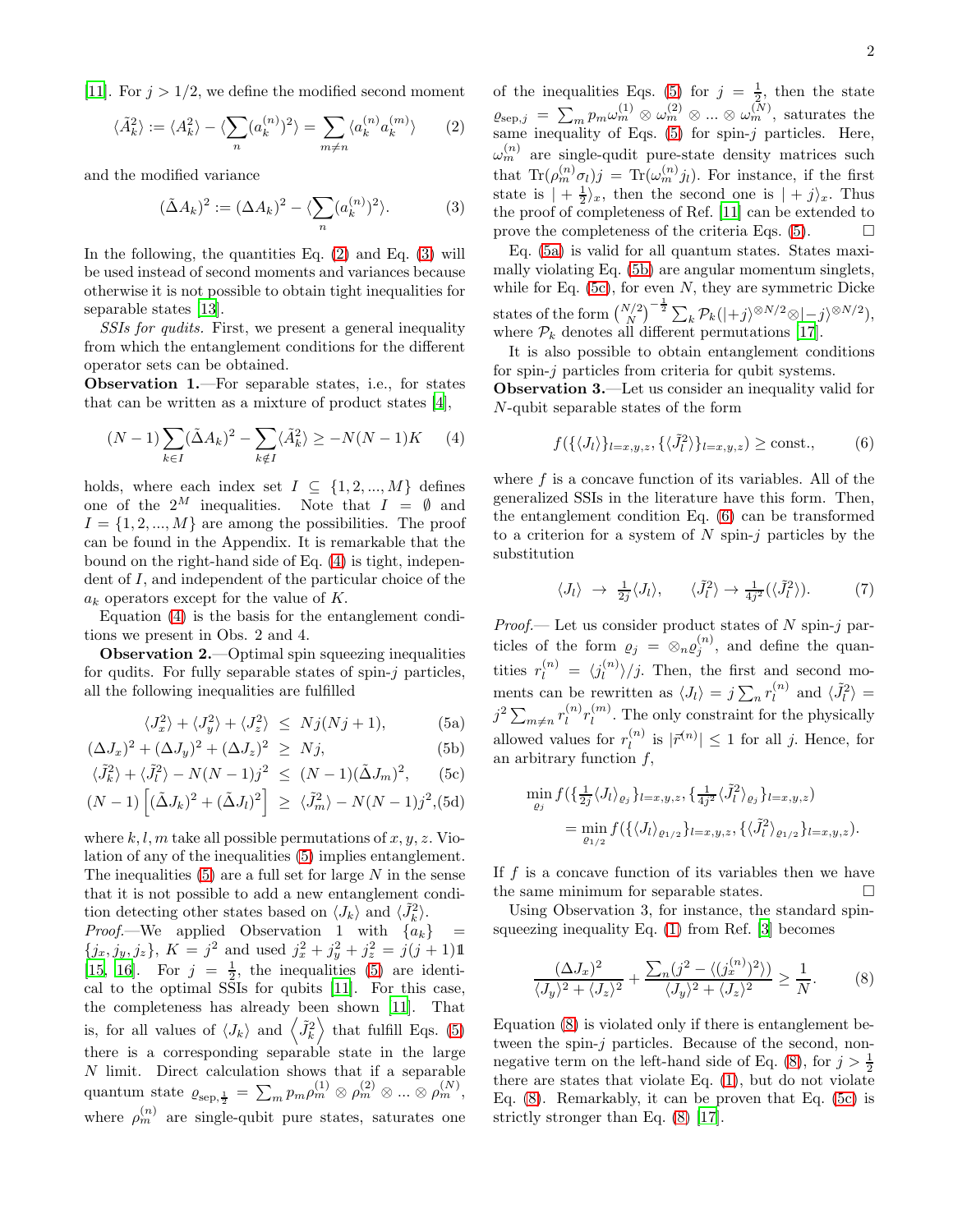**Observation 4.**—For a system of  $d$ -dimensional particles, we can define collective operators based on the SU(d) generators  $\{g_k\}_{k=1}^M$  with  $M = d^2 - 1$  as  $G_k =$  $\sum_{n=1}^{N} g_k^{(n)}$  $\binom{n}{k}$ . The SSIs for  $G_k$  have the general form

$$
(N-1)\sum_{k\in I} (\tilde{\Delta}G_k)^2 - \sum_{k\notin I} \langle \tilde{G}_k^2 \rangle \ge -2N(N-1)\frac{(d-1)}{d}.
$$
 (9)

For instance, for the  $d = 3$  case, the SU(d) generators can be the Gell-Mann matrices [\[18](#page-3-16)].

Proof.—We used Observation 1 with  $C = 2$  and  $K =$  $2(1-\frac{1}{d})$  [\[15,](#page-3-13) [19\]](#page-3-17).

Observation 4 presents an abundance of inequali-ties. Here, we will analyze in detail Eq. [\(9\)](#page-4-6) for  $I =$  $\{1, 2, ..., M\}$ . Using  $\sum_k g_k^2 = 2(d+1)(1-\frac{1}{d})\mathbb{1}$  [\[15\]](#page-3-13), Eq. [\(9\)](#page-4-6) for this case can be rewritten as

<span id="page-2-0"></span>
$$
\sum_{k=1}^{d^2-1} (\Delta G_k)^2 \ge 2N(d-1). \tag{10}
$$

Equation [\(10\)](#page-2-0) is maximally violated by many-body SU(d) singlets. Such states appear often in statistical physics of spin systems and condensed matter physics [\[20\]](#page-3-18). They are invariant under operations of the type  $U^{\otimes N}$  [\[4\]](#page-3-3), which can be exploited in differential magnetometry [\[21\]](#page-3-19), encoding quantum information in decoherence free subspaces and sending information independent from the reference frame direction [\[22\]](#page-3-20).

Noise tolerance of Eq. [\(10\)](#page-2-0). First, we will ask how efficiently Eq. [\(10\)](#page-2-0) can be used for entanglement detection. Let us consider SU(d) singlet states (i.e., states with  $\langle G_k^2 \rangle = 0$  mixed with white noise as  $\varrho_{\rm noisy} =$  $(1 - p_{\text{noise}}) \varrho_{\text{singlet}} + p_{\text{noise}} \frac{1}{d^N} \mathbb{1}$ . Direct calculation shows that such a state is detected as entangled if  $p_{\text{noise}} < \frac{d}{d+1}$ . Thus, the noise tolerance in detecting  $SU(d)$  singlets is increasing with  $d$ . Note that Eq. [\(5b\)](#page-1-0) detects a noisy state as entangled for an analogous situation if  $p_{\text{noise}} < \frac{2}{d+1}$ .

Eq.  $(10)$  detects k-particle entanglement. The criteria presented so far detect any type of non-separability. It would be important to find similar criteria that detect higher forms of entanglement, that is, k-entanglement. This type of strong entanglement, rather than simple non-separability, is needed, for instance, to achieve maximal precision in many interferometric tasks [\[23\]](#page-3-21). A pure state is said to possess k-entanglement if it cannot be written as a tensor product  $\otimes_n|\psi_n\rangle$  such that each  $|\psi_n\rangle$ is a state of at most  $k-1$  qubits. A mixed state is  $k-1$ entangled if it cannot be obtained mixing states that are at most k−1 entangled [\[24\]](#page-3-22). Otherwise the state is called  $(k-1)$ -producible.

While Eq. [\(10\)](#page-2-0) can be maximally violated by twoproducible states for  $j = \frac{1}{2}$  [\[21](#page-3-19)], it is not the case for  $j > \frac{1}{2}$ . For the SU(d) case, a *d*-particle entangled state is needed to violate Eq. [\(10\)](#page-2-0) maximally [\[15\]](#page-3-13). Thus, the amount of violation of Eq.  $(10)$  can be used to detect kentanglement.

Observation 5.—For two-producible states the following bound holds

$$
\sum_{k=1}^{d^2-1} (\Delta G_k)^2 \ge \begin{cases} 2N(d-2) & \text{for even } N, \\ 2N(d-2) + 2 & \text{for odd } N. \end{cases} (11)
$$

The violation of Eq. [\(11\)](#page-4-7) signals 3-particle entanglement. Note that for large  $d$  the bound in Eq.  $(11)$  is very close to the bound for separable states in Eq. [\(10\)](#page-2-0). The proof can be found in the Appendix.

Eq. [\(10\)](#page-2-0) detects bound entanglement. In Ref. [\[11\]](#page-3-9), it has already been shown the optimal SSIs for the  $j = \frac{1}{2}$ case can detect bound entanglement [\[25](#page-3-23)], i.e., entangled states with a positive partial transpose (PPT, [\[26\]](#page-3-24)), in the thermal states of common spin models. We find numerically that the criterion Eq. [\(10\)](#page-2-0) detects bound entanglement in the thermal state of several Hamiltonians, such as for example  $H = \sum_{k} G_{k}^{2}$ , even for  $j > \frac{1}{2}$  [\[17\]](#page-3-15).

Symmetric states. Next, it is important to ask how our entanglement criteria behave for symmetric states, as such states naturally appear in many systems such as Bose-Einstein condensates of two-state atoms.

Observation 6.— (i) Symmetric states can violate Eq. [\(4\)](#page-4-3) for some *I* only if  $\rho_{av2}^{T1} \not\geq 0$ , where T1 denotes the partial transposition [\[26\]](#page-3-24) and the average two-qudit density matrix is defined as  $\varrho_{\text{av2}} = \frac{1}{N(N-1)} \sum_{m \neq n} \varrho_{mn}$ . (ii) For symmetric states, if  $a_k$  are the SU(d) generators  $g_k$ , Eq. [\(4\)](#page-4-3) is equivalent to

$$
\sum_{k \in I} N(\tilde{\Delta}G_k)^2 + \langle G_k \rangle^2 \ge 0.
$$
 (12)

For this case, Eq. [\(12\)](#page-4-8) is violated for at least one I and some choice of the collective operators if and only if  $\rho_{\text{av2}}^{T_1} \ngeq 0$ . For the proof, see the Appendix.

Implementation. The angular momentum coordinates  $J_k$  and their variances can be measured in cold atoms by coupling the atomic spin to a light field, and then measuring the light [\[6](#page-3-5)]. The collective spin can be rotated by magnetic fields. Measuring the operators  $\sum_n (j_k^{(n)}$  $\binom{n}{k}^2$  can be realized by rotating the spin by a magnetic field, and then measuring the populations of the  $j_z$  eigenstates. In some cold atomic systems, such operators might also be measured directly, as in such systems in the Hamiltonian a  $s_z(j_k^{(n)}$  $\binom{n}{k}$ <sup>2</sup> term appears, where  $\vec{s}$  is the photonic pseu-dospin [\[27\]](#page-3-25). For the SU(d) generators, the  $G_k$  operators can be measured in a similar manner, however, SU(2) rotations realized with a magnetic field are not sufficient. For larger spins, it is advantageous to choose the  $q_k$  operators to be  $(|k\rangle\langle l|+|l\rangle\langle k|)/\sqrt{2}$ ,  $i(|k\rangle\langle l|-|l\rangle\langle k|)/\sqrt{2}$  and  $|k\rangle\langle k|$  [\[28](#page-3-26)]. The corresponding collective operators can all be measured based an SU(2) rotation within a twodimensional subspace and a population measurement of at most two quantum states.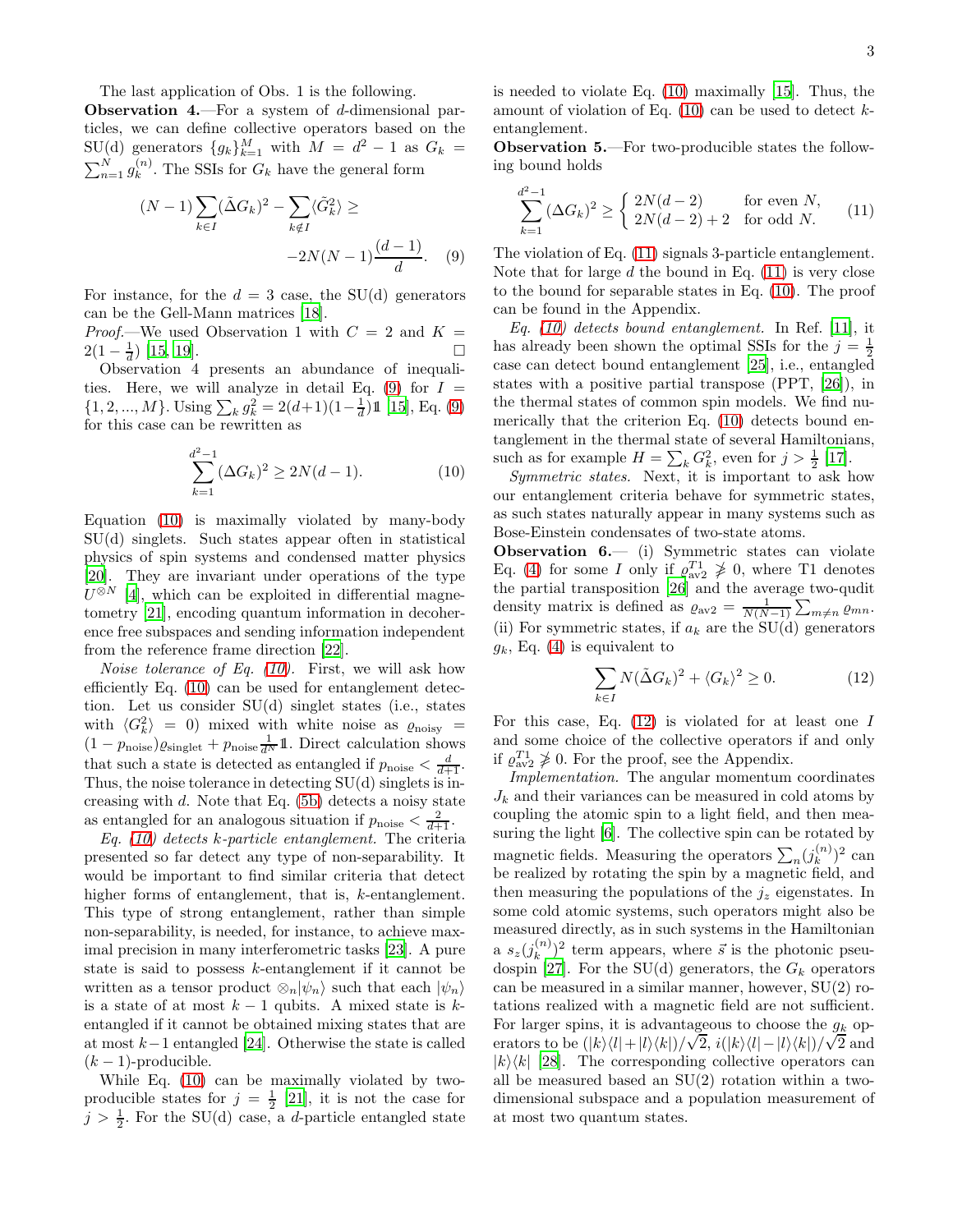In summary, we have presented a complete set of generalized SSIs for detecting entanglement in an ensemble of qudits based on knowing only  $\langle J_k \rangle$  and  $\langle \tilde{J}_k^2 \rangle$  for  $k = x, y, z$ . We extended our approach to collective observables based on the SU(d) generators. We showed that some of the inequalities can be used to detect  $k$ entanglement and bound entanglement. Finally, we discussed the experimental implementation of the criteria.

We thank O. Gühne and Z. Kurucz for discussions. We thank the ERC StG GEDENTQOPT, the MICINN (Project No. FIS2009-12773-C02-02), the Basque Government (Project No. IT4720-10), and the National Research Fund of Hungary OTKA (Contract No. K83858).

Appendix.—Proof of Observation 1. We consider product states of the form  $|\Phi\rangle = \otimes_n |\phi_n\rangle$ . For such states, we have  $\left\langle \tilde{A}_k^2 \right\rangle$  $\Phi = \langle A_k \rangle^2 - \sum_n \langle a_k^{(n)} \rangle$  $\binom{n}{k}^2$ . Hence, the left-hand side of Eq. [\(4\)](#page-4-3) equals  $-\sum_{n} (N -$ 1)  $\sum_{k\in I} \langle a_k^{(n)} \rangle$  $\binom{n}{k}^2$  –  $\sum_{k \notin I}$  $\left(\langle A_k\rangle^2-\sum_n\langle a_k^{(n)}\rangle\right)$  $\binom{n}{k}$ <sup>2</sup>  $\geq$  $-\sum_{n}(N - 1)\sum_{k=1}^{M}\langle a_k^{(n)}\rangle$  $\langle k^{(n)} \rangle^2 \geq -N(N-1)K$ . We used that  $\langle A_k \rangle^2 \le N \sum_n \langle a_k^{(n)} \rangle^2$  $\binom{n}{k}$  [\[11](#page-3-9)].

Proof of Observation 5. We will find a lower bound on the left-hand side of Eq. [\(11\)](#page-4-7) for  $N = 2$ . Let us consider first antisymmetric states. We will use that  $\sum_{k} \langle G_{k}^{2} \rangle = \sum_{k} \langle g_{k}^{2} \otimes \mathbb{1} \rangle + \sum_{k} \langle \mathbb{1} \otimes g_{k}^{2} \rangle + 2 \sum_{k} \langle g_{k} \otimes g_{k} \rangle.$ Then, we need that  $\sum_k g_k \otimes g_k = 2F - \frac{2}{d} \mathbb{1}$  where F is the flip operator [\[15,](#page-3-13) [19\]](#page-3-17). Hence,  $\sum_{k} \langle G_{k}^{2} \rangle = 4(d+1)(1-\frac{2}{d}).$ For the nonlinear part, we have that  $\sum_{k} \langle g_k \rangle_{\text{Pred}}^2 =$  $2\text{Tr}(\varrho_{\text{red}}^2) - \frac{2}{d}$  [\[15](#page-3-13), [19\]](#page-3-17), and using the Cauchy-Schwarz inequality for  $\sum_{k} \langle g_k \otimes \mathbb{1} \rangle \langle \mathbb{1} \otimes g_k \rangle$ , we obtain a bound  $\sum_{k}$  $\langle G_k \rangle^2 \leq 4 - \frac{8}{d}$ . Here we used that for antisymmetric states, for the reduced single-qudit state  $\text{Tr}(\varrho_{\text{red}}^2) \leq \frac{1}{2}$ [\[30\]](#page-3-27). This leads to Eq. [\(11\)](#page-4-7) for antisymmetric states. For symmetric states the bound on the left-hand side of Eq. [\(11\)](#page-4-7) can be obtained similarly and it is larger. Finally, since the equation is invariant under the permutation of qudits, the variances give the same value for  $\rho$ as for  $\frac{1}{2}(\rho + F \rho F) \equiv P_a \rho P_a + P_s \rho P_s$ , where  $P_s$  and  $P_a$ are the projectors to the symmetric and antisymmetric subspaces, respectively. Thus, it is sufficient to consider mixtures of symmetric and antisymmetric states. The bound for the product of such two-qudit states and of single-qudit states for the left-hand side of Eq. [\(11\)](#page-4-7) can be obtained using  $[\Delta(a\otimes \mathbb{1} + \mathbb{1}\otimes a)]_{\psi_1\otimes \psi_2}^2 = (\Delta a)_{\psi_1}^2 + (\Delta a)_{\psi_2}^2$ . Because of the concavity of the variance, the bound is the same for mixed 2-producible states.  $\Box$ 

Proof of Observation 6. Equation [\(4\)](#page-4-3) can be rewritten as  $\sum_{k\in I} N(\tilde{\Delta}A_k)^2 + \langle A_k \rangle^2 \ge$  $\sum_{k=1}^{M} \langle \tilde{A}_{k}^{2} \rangle - N(N-1)K$ , which can be reexpressed as  $\sum_{k\in I} N\left(\langle a_k \otimes a_k \rangle_{\varrho_{\text{av2}}}-\langle a_k \otimes a_k \rangle_{\varrho_{\text{av2}}}\right)$  $\sum$ ≥  $\int_k \langle a_k \otimes a_k \rangle_{\varrho_{\text{av2}}} - K$ . From Eq. [\(4\)](#page-4-3) for  $I = \emptyset$  it follows that  $\sum_{k} \langle a_k \otimes a_k \rangle_{\text{cav2}} = \frac{1}{N(N-1)} \sum_{k} \langle \tilde{A}_k^2 \rangle \leq K$ , while the equality holds for symmetric states for the SU(d) generators  $q_k$  [\[15](#page-3-13)]. We also need that a density matrix of a two-qudit symmetric state has a positive partial

transpose if and only if  $\langle O \otimes O \rangle - \langle O \otimes \mathbb{1} \rangle^2 \geq 0$  for every O [\[29\]](#page-3-28). Hence the statement of Observation 6 follows. For qubits, we obtain the results of Ref.  $[8]$ .

- <span id="page-3-0"></span>[1] R. Horodecki et al., Rev. Mod. Phys. 81, 865 (2009); O. Gühne and G. Tóth, Phys. Rep.  $474$ , 1 (2009).
- <span id="page-3-1"></span>[2] L. Pezzé and A. Smerzi, Phys. Rev. Lett. 102, 100401 (2009).
- <span id="page-3-2"></span>[3] A. Sørensen *et al.*, Nature **409**, 63 (2001).
- <span id="page-3-3"></span>[4] R.F. Werner, Phys. Rev. A 40, 4277 (1989).
- <span id="page-3-4"></span>[5] M. Kitagawa and M. Ueda, Phys. Rev. A **47**, 5138 (1993); D.J. Wineland *et al.*, Phys. Rev. A **50**, 67 (1994).
- <span id="page-3-5"></span>[6] E.g., see J. Hald *et al.*, Phys. Rev. Lett. **83**, 1319 (1999); V. Meyer *et al.*, Phys. Rev. Lett. **86**, 5870 (2001).
- <span id="page-3-6"></span>[7] G. Tóth, Phys. Rev. A  $69, 052327$  (2004); M. Wieśniak et al., New J. Phys. 7, 258 (2005).
- <span id="page-3-29"></span>[8] J. Korbicz et al., Phys. Rev. Lett. **95**, 120502 (2005).
- <span id="page-3-7"></span>[9] G. Tóth, J. Opt. Soc. Am. B 24, 275 (2007).
- <span id="page-3-8"></span>[10] J. Korbicz et al., Phys. Rev. A **74**, 052319 (2006); N. Kiesel et al., Phys. Rev. Lett. 98, 063604 (2007); W. Wieczorek et al., Phys. Rev. Lett. 103, 020504 (2009); G. Tóth et al., New J. Phys. 11, 083002 (2009); R. Prevedel et al., Phys. Rev. Lett. 103, 020503 (2009).
- <span id="page-3-9"></span>[11] G. Tóth et al., Phys. Rev. Lett.  $99, 250405$  (2007); Phys. Rev. A 79, 042334 (2009).
- <span id="page-3-10"></span>[12] L.-M. Duan et al., Phys. Rev. A  $65$ , 033619 (2002); O.E. Müstecaplıoğlu et al., Phys. Rev. A  $66$ , 033611 (2002); Q.Y. He et al., Phys. Rev. A 84, 022107 (2011).
- <span id="page-3-11"></span>[13] T. Moroder *et al.*, J. Phys. A 41, 275302 (2008);
- <span id="page-3-12"></span>[14] T. Fernholz et al., Phys. Rev. Lett. **101**, 073601 (2008).
- <span id="page-3-13"></span>[15] See supplementary material for additional derivations.
- <span id="page-3-14"></span>[16] D. M. Brink and G. R. Satchler, Angular momentum, (Oxford University Press, New York, 1994), 3rd ed.
- <span id="page-3-15"></span>[17] G. Vitagliano *et al.*, in preparation.
- <span id="page-3-16"></span>[18] M. Gell-Mann, Phys. Rev. **125**, 1067 (1962).
- <span id="page-3-17"></span>[19] O. Gühne et al., Phys. Rev. A 74, 010301 (2006).
- <span id="page-3-18"></span>[20] M. Greiter and S. Rachel, Phys. Rev. B 75, 184441 (2007), and references therein.
- <span id="page-3-19"></span>[21] G. Tóth and M.W. Mitchell, New J. Phys.  $12$ , 053007  $(2010).$
- <span id="page-3-20"></span>[22] D.A. Lidar et al., Phys. Rev. Lett. 81, 2594 (1998); S.D. Bartlett et al., Phys. Rev. Lett. 91, 027901 (2003).
- <span id="page-3-21"></span>[23] A. Sørensen and K. Mølmer, Phys. Rev. Lett. 86, 4431 (2001); R. Krischek et al., Phys. Rev. Lett. 107, 080504 (2011); P. Hyllus  $et \ al., \ arXiv:1006.4366; \ G. Tóth,$  $et \ al., \ arXiv:1006.4366; \ G. Tóth,$  $et \ al., \ arXiv:1006.4366; \ G. Tóth,$ [arXiv:1006.4368;](http://arxiv.org/abs/1006.4368)
- <span id="page-3-22"></span>[24] O Gühne et al., New J. Phys.  $7, 229$  (2005).
- <span id="page-3-23"></span>[25] M. Horodecki et al., Phys. Rev. Lett. 80, 5239 (1998).
- <span id="page-3-24"></span>[26] A. Peres, Phys. Rev. Lett. 77, 1413 (1996); M. Horodecki, P. Horodecki, R. Horodecki, Phys. Lett. A 223, 1 (1996).
- <span id="page-3-25"></span>[27] Z. Kurucz and K. Mølmer, Phys. Rev. A 81, 032314  $(2010)$
- <span id="page-3-26"></span>[28] For these  $d^2$  operators we have  $K = 1$  [\[15](#page-3-13)].
- <span id="page-3-28"></span>[29] G. Tóth and O. Gühne, Phys. Rev. Lett. **102**, 170503  $(2009)$ .
- <span id="page-3-27"></span>[30] This is because all pure two-qudit antisymmetric states can be written in some basis as  $\alpha_{12}|\Psi_{12}^{-}\rangle + \alpha_{34}|\Psi_{34}^{-}\rangle +$  $\alpha_{56}|\Psi_{56}^{-}\rangle + ...$ , where  $\alpha_{nm}$  are constants and  $\Psi_{mn}^{-}$  $(\vert mn \rangle - \vert nm \rangle)/\sqrt{2}$ . See J. Schliemann *et al.*, Phys. Rev. A 64, 022303 (2001).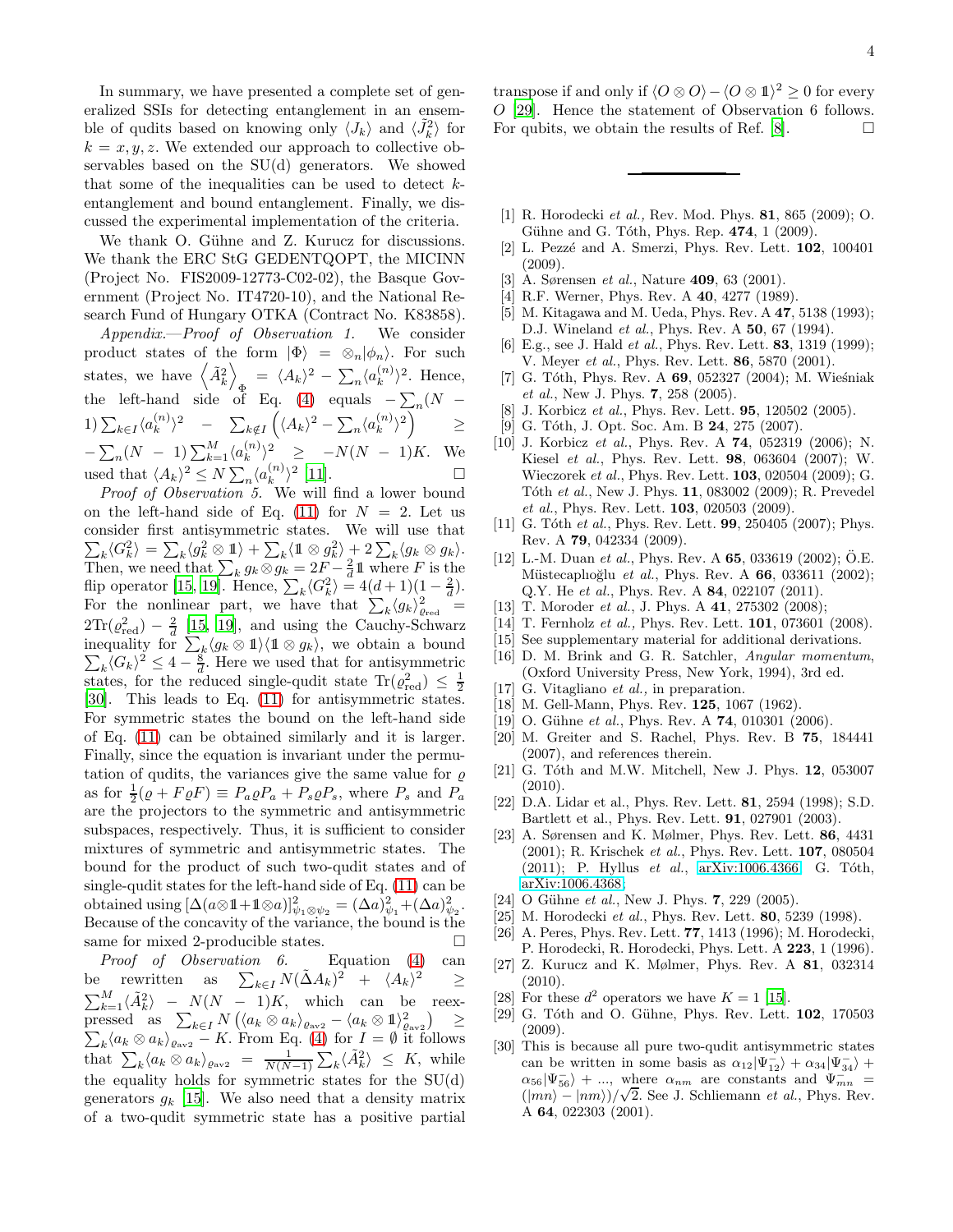## Supplementary Material

The supplement contains some derivations to help to understand the details of the proofs of the main text. It summarizes well-known facts about the quantum theory of angular momentum and that of SU(d) generators. More details will be presented elsewhere [S1].

Angular momentum operators. Next, we summarize the fundamental equations for angular momentum operators  $[S2]$ . For particle with spin-j we have

<span id="page-4-0"></span>
$$
(j_x^2 + j_y^2 + j_z^2) = j(j+1)\mathbb{1}.
$$
 (S1)

Since the angular momentum operators have identical spectra, it follows from Eq. [\(S1\)](#page-4-0) that we can write

<span id="page-4-1"></span>
$$
\text{Tr}(j_x^2) = \frac{1}{3}j(j+1)(2j+1). \tag{S2}
$$

Based on Eq. [\(S2\)](#page-4-1), we get the constant for the orthogonality relation

<span id="page-4-2"></span>
$$
\text{Tr}(j_k j_l) = \delta_{kl} \frac{1}{3} j(j+1)(2j+1). \tag{S3}
$$

For the sum of the squares of expectation values we have

<span id="page-4-3"></span>
$$
\sum_{k=x,y,z} \langle j_k \rangle^2 \le j^2. \tag{S4}
$$

For  $j = \frac{1}{2}$ , for all pure states the equality holds for Eq. [\(S4\)](#page-4-3).

Finally,

$$
\sum_{l=x,y,z} \langle (j_l \otimes 1 + 1 \otimes j_l)^2 \rangle \le 2j(2j+1). \tag{S5}
$$

Hence, using Eq. [\(S1\)](#page-4-0) we obtain

<span id="page-4-4"></span>
$$
2j(j+1) + 2\sum_{l=x,y,z} \langle j_l \otimes j_l \rangle \le 2j(2j+1). \tag{S6}
$$

Thus, we arrive at the inequality

$$
\sum_{l=x,y,z} \langle j_l \otimes j_l \rangle \le j^2. \tag{S7}
$$

Local orthogonal observables. Here we summarize the results of Ref. [S3] for Local Orthogonal Observables (LOOs, [S4]). For a system of dimension d, these are  $d^2$ observables  $\lambda_k$  such that

<span id="page-4-5"></span>
$$
\text{Tr}(\lambda_k \lambda_l) = \delta_{kl}.\tag{S8}
$$

For a quantum state  $\rho$ , LOOs have the following properties

<span id="page-4-6"></span>
$$
\sum_{k=1}^{d^2} (\lambda_k)^2 = d1,
$$
 (S9)

$$
\sum_{k=1}^{d^2} \langle \lambda_k \rangle^2 = \text{Tr}(\varrho^2) \le 1. \tag{S10}
$$

Moreover, based on Ref. [S5] we know that

<span id="page-4-7"></span>
$$
\sum_{k=1}^{d^2} \lambda_k \otimes \lambda_k = F,\tag{S11}
$$

where  $F$  is the flip operator exchanging two qudits.

 $SU(d)$  generators. Next, we will use the results known for local orthogonal observables for SU(d) generators. For a system of dimension d, there are  $d^2 - 1$ traceless  $SU(d)$  generators  $g_k$  with the property

<span id="page-4-8"></span>
$$
\text{Tr}(g_k g_l) = 2\delta_{kl}.\tag{S12}
$$

Thus, from SU(d) generators  $g_k$  we can obtain LOOS using

$$
\lambda_k = \frac{1}{\sqrt{2}} g_k \tag{S13}
$$

for  $k = 1, 2, ..., d^2 - 1$ , and  $\lambda_{d^2} = \frac{1}{\sqrt{2}}$  $\bar{d}^{1}$ .

After a derivation similar to that of Ref. [S3], we arrive at

<span id="page-4-10"></span>
$$
\sum_{k=1}^{d^2-1} (g_k)^2 = 2\frac{d^2-1}{d}1,
$$
 (S14)

$$
\sum_{k=1}^{d^2-1} \langle g_k \rangle^2 = 2 \left( \text{Tr}(\varrho^2) - \frac{1}{d} \right) \le 2 \left( 1 - \frac{1}{d} \right), \quad (S15)
$$

<span id="page-4-9"></span>
$$
\sum_{k=1}^{d^2-1} g_k \otimes g_k = 2\left(F - \frac{1}{d}1\!\!1\right). \tag{S16}
$$

Based on Eq. [\(S16\)](#page-4-9), for bipartite symmetric states we have

$$
\langle \sum_{k=1}^{d^2-1} g_k \otimes g_k \rangle = 2\left(+1-\frac{1}{d}\right),\tag{S17}
$$

while for antisymmetric states we have

$$
\langle \sum_{k=1}^{d^2-1} g_k \otimes g_k \rangle = 2 \left( -1 - \frac{1}{d} \right). \tag{S18}
$$

It is important to stress that the inequalities presented are valid for all SU(d) generators, not only for Gell-Mann matrices.

## Equations for the collective operators based on  $SU(d)$  generators.

Here we present some fundamental relations for the collective operators  $G_k$ . First of all, the length of the vector  $\vec{G} = {\langle G_k \rangle}_{k=1}^{d^2-1}$  is maximal for a state of the form  $|\Psi\rangle^{\otimes N}$ . This can be seen as for such states  $\vec{G} = N\vec{g}$ where  $\vec{g} = \{ \langle g_k \rangle_{\Psi} \}_{k=1}^{d^2-1}$ , and knowing that for pure states  $|\vec{g}|$  is maximal.